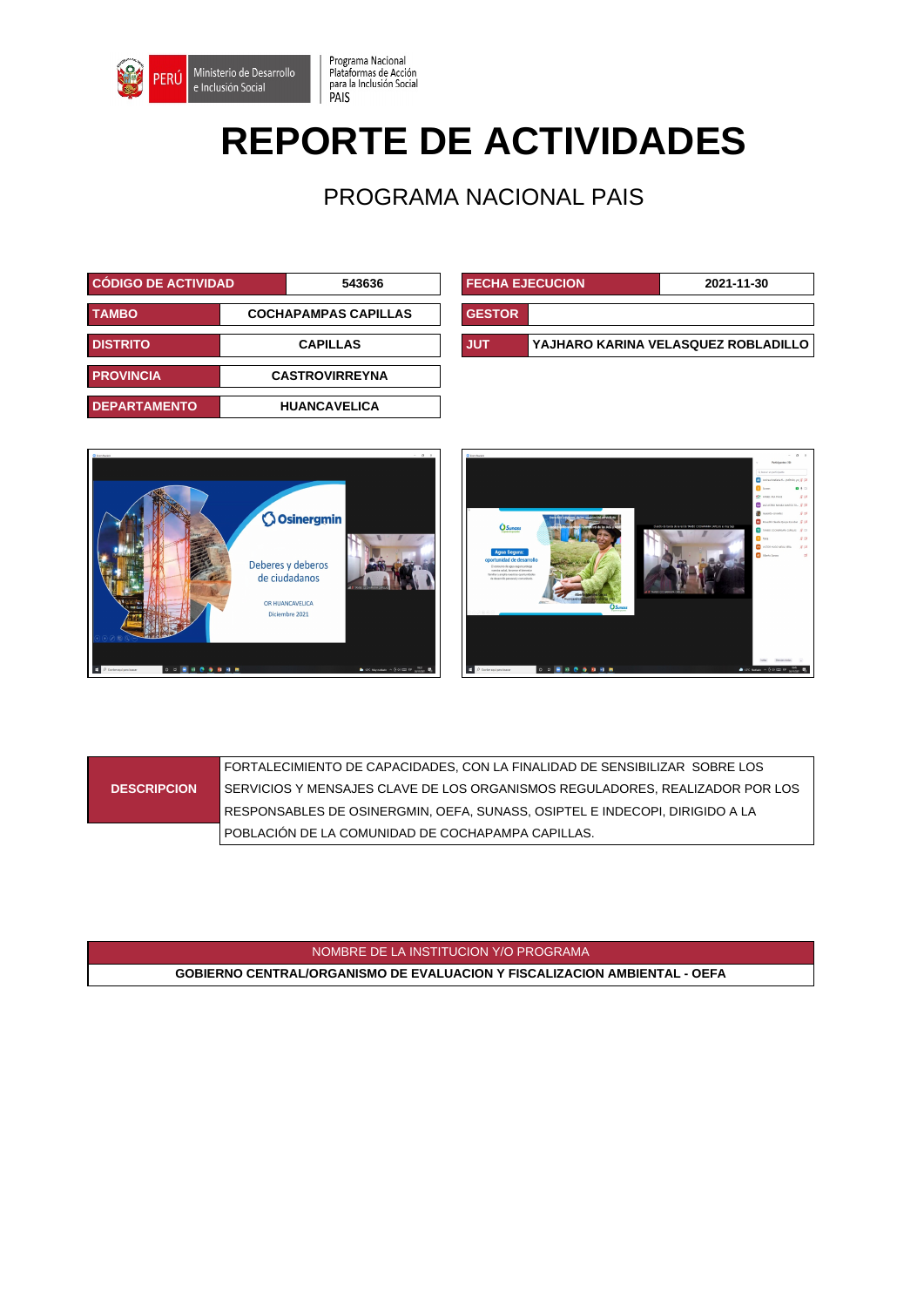

## **FUNCIONARIOS QUE PARTICIPARON EN LA ACTIVIDAD**

| $N^{\circ}$ | <b>NOMBRES</b>                         | <b>CARGO</b>                         | <b>ENTIDAD</b>              |
|-------------|----------------------------------------|--------------------------------------|-----------------------------|
|             | <b>CHRISTIAN GUSTAVO REBATTA VELIZ</b> | <b>RESPONSABLE OSIPTEL</b>           | <b>ORGANISMO SUPERVISOR</b> |
| -2          | <b>EDGAR ALBERTO CORTEZ MARTINEZ</b>   | <b>ORIENTADOR REGIONAL DE SUNASS</b> | <b>SUPERINTENDENCIA NAC</b> |
|             | <b>LUZ ASTRID NAYLEA SANTOS TORRES</b> | <b>ORIENTADORA INDECOPI</b>          | <b>INDECOPI</b>             |
|             | <b>EDGAR QUIJADA GAMARRA</b>           | JEFE DE LA OFICINA DESCONCENTRAD     | <b>ORGANISMO DE EVALUAC</b> |
| 5           | <b>GARY ALAIN LOZA HUARACHI</b>        | <b>RESPONSABLE OSINERGMIN</b>        | <b>OSINERGMIN</b>           |

## **PARTICIPANTES DE LA ACTIVIDAD**

| $N^{\circ}$     | <b>NOMBRES</b>              | <b>APELLIDOS</b>         | <b>CENTRO POBLADO</b> |
|-----------------|-----------------------------|--------------------------|-----------------------|
| $\mathbf{1}$    | <b>ROSALVINA ROSA</b>       | <b>FLORES CLEMENTE</b>   | <b>TUCLUCHE</b>       |
| $\overline{2}$  | <b>PAULINO</b>              | <b>CHAVEZ OLIVARES</b>   | <b>TUCLUCHE</b>       |
| 3               | <b>PAULINO</b>              | <b>CHAVEZ OLIVARES</b>   | <b>TUCLUCHE</b>       |
| 4               | <b>ROSALVINA ROSA</b>       | <b>FLORES CLEMENTE</b>   | <b>TUCLUCHE</b>       |
| 5               | <b>ROSALVINA ROSA</b>       | <b>FLORES CLEMENTE</b>   | <b>TUCLUCHE</b>       |
| 6               | <b>ROSALVINA ROSA</b>       | <b>FLORES CLEMENTE</b>   | <b>TUCLUCHE</b>       |
| $\overline{7}$  | <b>PAULINO</b>              | <b>CHAVEZ OLIVARES</b>   | <b>TUCLUCHE</b>       |
| 8               | <b>PAULINO</b>              | <b>CHAVEZ OLIVARES</b>   | <b>TUCLUCHE</b>       |
| 9               | <b>JESUS ELEADES</b>        | <b>ARTEAGA CHAVEZ</b>    | <b>CAPILLAS</b>       |
|                 | 10 JESUS ELEADES            | <b>ARTEAGA CHAVEZ</b>    | <b>CAPILLAS</b>       |
|                 | 11 SUNDY ANDY SILVIA        | <b>MENDIETA DAVALOS</b>  | <b>ATOCTOLLA</b>      |
|                 | <b>12 VICTOR GUSTAVO</b>    | <b>GARCIA CAMPOS</b>     | <b>TUCLUCHE</b>       |
|                 | 13 EXALTACION               | <b>CHAVEZ LOZA</b>       | <b>TUCLUCHE</b>       |
|                 | 14 EXALTACION               | <b>CHAVEZ LOZA</b>       | <b>TUCLUCHE</b>       |
|                 | <b>15   MARVIN SURIEL</b>   | <b>MUNARRIZ MARTINEZ</b> | <b>TUCLUCHE</b>       |
|                 | <b>16 JESUS ELEADES</b>     | <b>ARTEAGA CHAVEZ</b>    | <b>CAPILLAS</b>       |
|                 | 17 JESUS ELEADES            | <b>ARTEAGA CHAVEZ</b>    | <b>CAPILLAS</b>       |
|                 | <b>18 DIANA CORINA</b>      | <b>MARTINEZ CAMPOS</b>   | <b>TUCLUCHE</b>       |
|                 | <b>19 SUNDY ANDY SILVIA</b> | <b>MENDIETA DAVALOS</b>  | <b>ATOCTOLLA</b>      |
|                 | <b>20 SUNDY ANDY SILVIA</b> | <b>MENDIETA DAVALOS</b>  | <b>ATOCTOLLA</b>      |
|                 | 21   SUNDY ANDY SILVIA      | <b>MENDIETA DAVALOS</b>  | <b>ATOCTOLLA</b>      |
|                 | <b>22 JESUS ELEADES</b>     | <b>ARTEAGA CHAVEZ</b>    | <b>CAPILLAS</b>       |
|                 | 23 EXALTACION               | <b>CHAVEZ LOZA</b>       | <b>TUCLUCHE</b>       |
|                 | <b>24 JOHNATAN ISRAEL</b>   | <b>MUNARRIZ MARTINEZ</b> | <b>TUCLUCHE</b>       |
|                 | <b>25 JOHNATAN ISRAEL</b>   | <b>MUNARRIZ MARTINEZ</b> | <b>TUCLUCHE</b>       |
|                 | <b>26 JOHNATAN ISRAEL</b>   | <b>MUNARRIZ MARTINEZ</b> | <b>TUCLUCHE</b>       |
|                 | 27 PAULINO                  | <b>CHAVEZ OLIVARES</b>   | <b>TUCLUCHE</b>       |
|                 | 28   DEMETRIO               | <b>CASTILLON CHAVEZ</b>  | <b>TUCLUCHE</b>       |
| 29              | <b>PABLO</b>                | <b>CASTILLON CHAVEZ</b>  | <b>TUCLUCHE</b>       |
|                 | <b>30 DIANA CORINA</b>      | <b>MARTINEZ CAMPOS</b>   | <b>TUCLUCHE</b>       |
| 31 <sup>1</sup> | <b>SUNDY ANDY SILVIA</b>    | <b>MENDIETA DAVALOS</b>  | <b>ATOCTOLLA</b>      |
|                 | <b>32 ZENON AGRIPINO</b>    | <b>ARIAS MANCILLA</b>    | <b>TUCLUCHE</b>       |
|                 | $33$ LUIS                   | <b>LLACTA PEREZ</b>      | <b>TUCLUCHE</b>       |
|                 | <b>34   MARVIN SURIEL</b>   | <b>MUNARRIZ MARTINEZ</b> | <b>TUCLUCHE</b>       |
|                 | <b>35   MARVIN SURIEL</b>   | <b>MUNARRIZ MARTINEZ</b> | <b>TUCLUCHE</b>       |